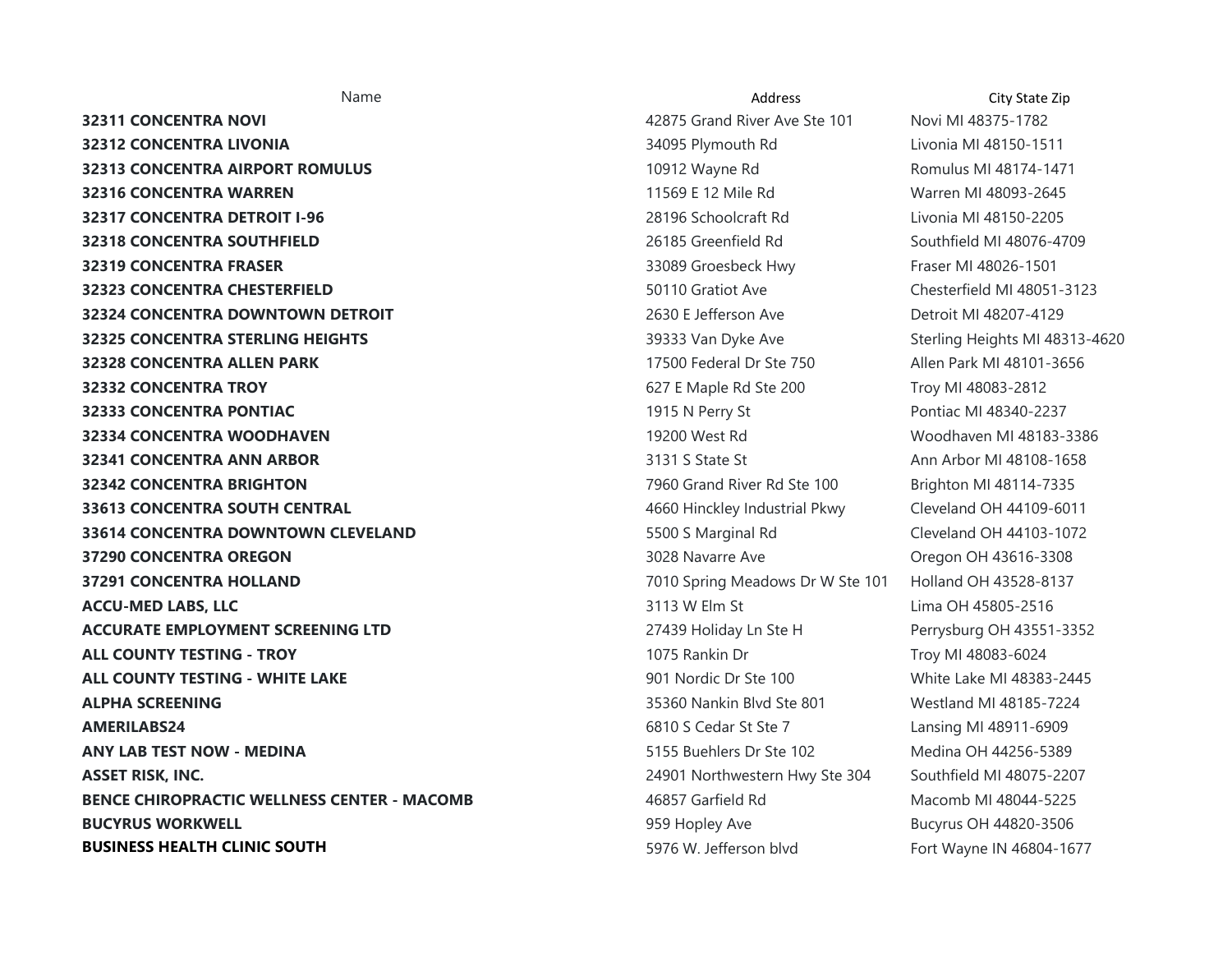**FIRELANDS CORPORATE HEALTH CENTER 5420 Milan Rd 5420 Milan Rd** Sandusky OH 44870-5846 **GALION WORKWELL GALION WORKWELL 800 Portland Way N** Galion OH 44833-1156 **GET WELL URGENT CARE - MADISON HEIGHTS 350 E 12 Mile Rd** Madison Heights MI 48071-2531 **GET WELL URGENT CARE - STERLING HEIGHTS 2567** Metropolitan Pkwy Ste 101 Sterling Heights MI 48310-7146 **GREAT LAKES BIOMEDICAL CONSERVERSION CONSERVERSION** 25660 Dixie Hwy Perrysburg OH 43551-2167 **JTDMH OCCUPATIONAL HEALTH CENTER 1988 1200 Saint Clair Ave Saint Marys OH 45885-2400 LIMA MEMORIAL HEALTH SYSTEM** 1220 E Elm St Ste 106 Lima OH 45804-2803 **MADISON CHIROPRACTIC AND WELLNESS 1981 Ashland Rd** Mansfield OH 44905-2141 **MEDEXAM. INC CONSULTER STATES AND RESOURCE AT A 24461 Detroit Rd Ste 350 Westlake OH 44145-1541 MEDICAL MOBILE OF OHIO 6900 Ridge Rd Ste 100** Parma OH 44129-5650 **MERCER HEALTH – COMMUNITY MEDICAL CENTER** 250 S. Main Street-St. Rt. 127 Celina OH 45822 **MERCER HEALTH - OCCUPATIONAL HEALTH SERVICES/COMMUNITY** 950 S. Main Street-St. Rt. 127 Celina OH 45822 **MERCY OCCUPATIONAL HEALTH - ARROWHEAD** 502 The Blvd Maumee OH 43537-7573 **MERCY OCCUPATIONAL HEALTH - ST. CHARLES** 2600 Navarre Ave 2600 Navarre Ave 2600 Navarre Ave 2009 Oregon OH 43616-3207 **MERCY OCCUPATIONAL HEALTH - ST. VINCENT** 2213 Cherry St Toledo OH 43608-2603 **MERCY ST. RITA'S OCCUPATIONAL HEALTH CENTER** 1875 S Dixie Hwy Lima OH 45804-1835 **METRO TESTING SERVICES INC SUBSEX 100 CONTROL 100 SAMPLE 32000** Harper Ave Saint Clair Shores MI 48082-1419 **MOBILE MEDICAL CORPORATION - WESTLAKE OH**  26016 Detroit Rd Ste 7 Westlake OH 44145-2453 **NEW VISION COLLECTIONS NEW VISION COLLECTIONS 2001 2001** Cooper Foster Park Rd Amherst OH 44001-1251 **NWO EXPRESS CLINIC AND OCCUPATIONAL MEDICINE** 15054 E US Route 224 Findlay OH 45840-9794 **OCCUPATIONAL CARE SERVICES**  27544 Schoolcraft Rd Livonia MI 48150-2203 **ONE-STOP SPECIMEN COLLECTIONS 36358 Garfield Rd Ste 3** Clinton Township MI 48035-1161 **ONTARIO WORKWELL CONTARIO WORKWELL CONTARIO WORKWELL CONTARIO WORKWELL PHLEBOTOMY2GO MOBILE AND TRAINING CENTER LLC** 15885 Woodward Ave Ste 201 Highland Park MI 48203-2946 **QUALITY & CLEAR LAB TESTING, LLC BUALITY & CLEAR LAB TESTING, LLC** 8232 E 12 Mile Rd Ste 4 Warren MI 48093-2737 **REDIMED/BUSINESS HEALTH CLINIC NORTH** 315 E Cook Rd Fort Wayne IN 46825-3311 **RELIABLE DRUG & ALCOHOL TESTING - SYLVANIA 1994 TESTING 1995 120 TESTIO 17135** Sylvania Ave Bldg 2 Sylvania OH 43560-5510 **RELIABLE TESTING CLINIC RELIABLE TESTING CLINIC 1999 546 Sand Ridge Rd** Bowling Green OH 43402-4422 **ROSSFORD URGENT CARE ROSSFORD URGENT CARE 1928 Dixie Hwy** 928 Dixie Hwy **Rossford OH 43460-1333 SCT ADVANTAGE - CLEVELAND SCT ADVANTAGE - CLEVELAND 1163 Cleveland OH 44114-3867 SCT MEDICAL CLINIC- PARMA 1998 CONTRACT AND ACCOUNT ACCOUNT ACCOUNT ACCOUNT ACCOUNT ACCOUNT ACCOUNT ACCOUNT ACCOUNT ACCOUNT ACCOUNT ACCOUNT ACCOUNT ACCOUNT ACCOUNT ACCOUNT ACCOUNT ACCOUNT ACCOUNT ACCOUNT ACCOUNT ACCOUN Independence Health Employer Services (Formerly St. Lukes Occu Health)** 5757 Monclova Rd Ste 17 Maumee OH 43537-1863